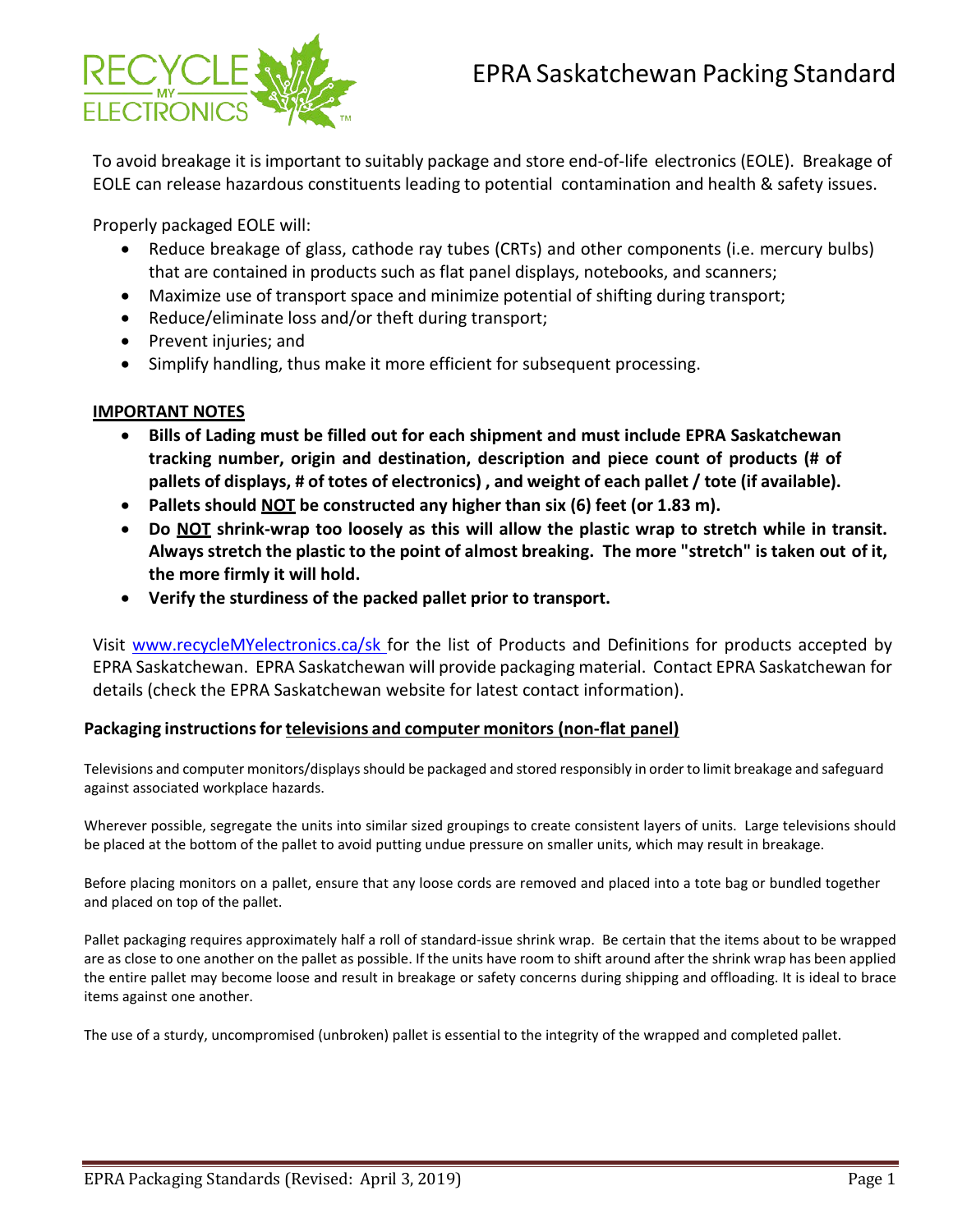Set the pallet on even ground.

Let out approximately two (2) feet of plastic shrink wrap and thread it through and around one of the pallet corners. Make sure it is securely in place.

#### **Note: Put cardboard on the base to prevent slippage and to create an even foundation**.

Begin placing the units (either televisions or computer monitors) on the pallet.

Ensure that the bottom layer has the units **on their sides** and with **the screens facing out**.

Continue placing the units until the bottom layer is complete.

A pallet should be able to accommodate six computer monitors or six small televisions per layer.

Secure the bottom layer with shrink wrap prior to beginning the next layer. It is very important that the units are as close together as possible, essentially braced against one another.

Begin stacking the second layer of units once again on their sides, however this time the screens should be **facing inwards** (i.e. the screens facing each other).

It is important to now **stack the units two at a time** whenever possible.

Once the second layer is complete with the addition of six more units, secure it with shrink wrap.

Complete stacking the **third** layer of units with the **screens facing out**.

Secure accordingly with shrink wrap.

Complete stacking the **final** layer of units with the **screens facing inwards**.

Secure accordingly with shrink wrap.

Note: Only stack displays/TV's to a comfortable and safe height. No more than 6 feet / 1.83 meters. Safety First! Continue wrapping the units with shrink wrap until they are completely secured on the pallet.

Ensure that the base is wrapped enough times so that the plastic will not slip off.

Pull the roll tightly just before going around each corner. Approximately ½ of a roll of shrink wrap will be used on each completed pallet.

Number each pallet (1 of x, 2 of x, etc.) and label each pallet with your company name using a marker or label.



EPRA Packaging Standards (Revised: April 3, 2019) **Page 2 Page 2** Page 2